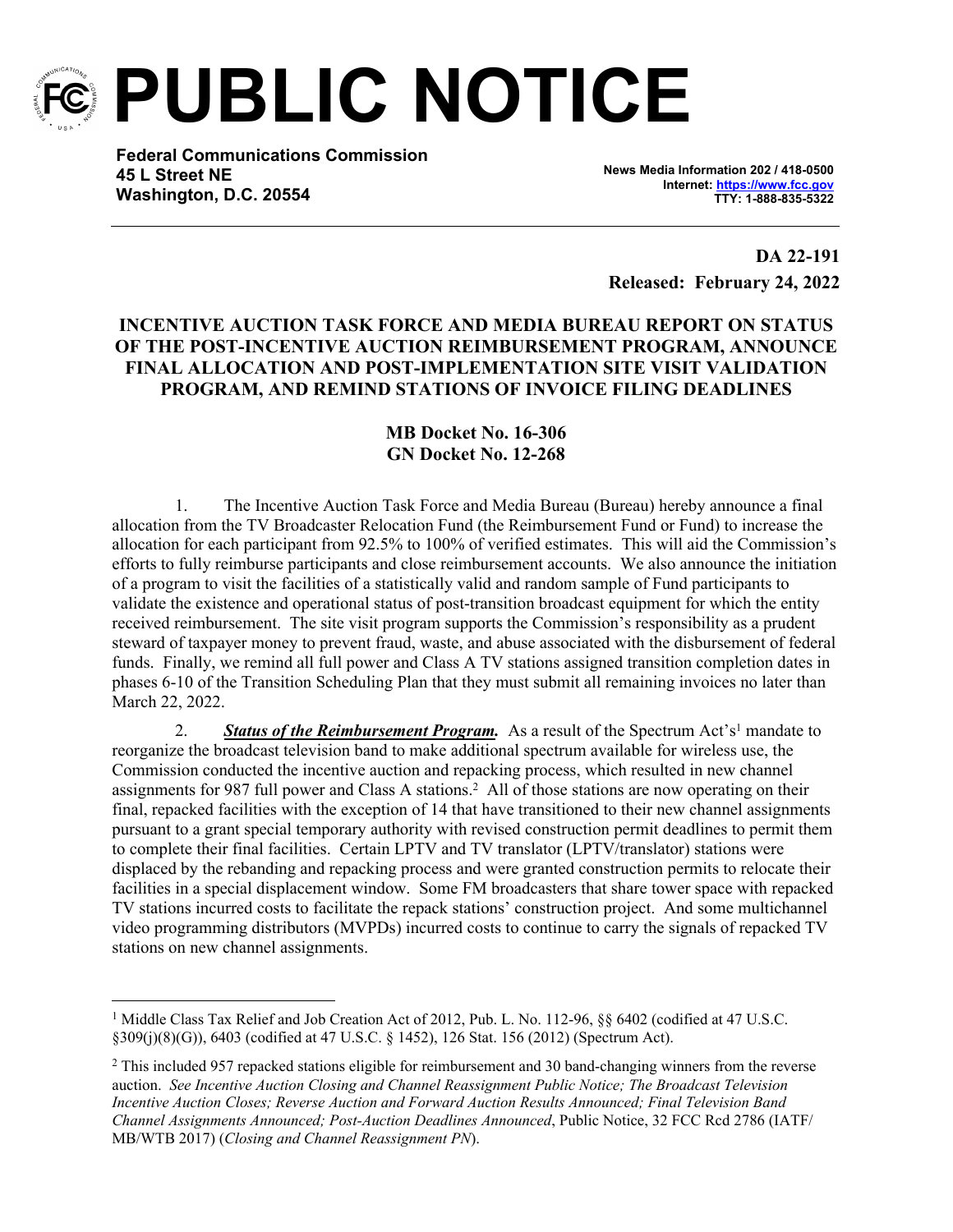3. Congress provided \$2.75 billion for the Reimbursement Fund in the Spectrum Act and Reimbursement Expansion Act (REA) to reimburse reasonably incurred costs associated with the postincentive auction transition.<sup>3</sup> To implement the Reimbursement Fund, we developed procedures that required all participants to submit their estimated costs using the Reimbursement Form.<sup>4</sup> Bureau staff, with the support of a Fund Administrator (a contractor with extensive experience in television broadcast engineering services and federal fund management), reviewed the Reimbursement Forms and the accompanying supporting documentation to verify that entities' estimates reflect costs that satisfy program requirements. An allocation was made to each entity representing a percentage of the entity's verified estimates. Thereafter, those entities drew down the allocation and received reimbursement from the U.S. Treasury as they submitted invoices for eligible expenses that were approved for payment.<sup>5</sup>

4. The Commission has allocated funding in tranches, including an initial allocation sufficient to cover upfront expenditures, and additional allocations periodically throughout the transition period to support the continued progress of construction projects.<sup>6</sup> Currently, all participants in the Reimbursement Fund have been allocated 92.5% of each participant's total verified estimates. Because demand on the Fund was continually increasing during the transition period, holding back a percentage of the total verified estimates was a sound fund management practice that ensured entities did not face an undue financial burden and had funding available for construction, while balancing the need for a consistent and equitable distribution of funds across all Fund participants. Making allocations in more than one tranche acknowledged the reality that estimates and expenditures were refined and changed over time as entities moved forward with planning, provisioning, and constructing. This approach also reduced the likelihood of over-allocating funds that would then have to be reduced or issuing payments that would have to be clawed back. As of February 15, 2022, the total of all verified estimates was over \$2.15 billion, the total allocation was over \$2.07 billion, over \$1.666 billion had been forwarded to Treasury for payment, and about \$34 million in invoices were under review.

5. The Reimbursement Fund utilizes a two-step procedure for entities to close out their books and accounts in the Reimbursement Fund.<sup>7</sup> Because entities are allocated a percentage of their

<sup>4</sup> *See* 47 CFR § 73.3700(e). All estimated and actual reimbursement submissions are made using FCC Form 2100, Schedule 399. *Expanding the Economic and Innovation Opportunities of Spectrum Through Incentive Auctions,*  Report and Order, 29 FCC Rcd 6567, 6812-26, 6817-18, para. 611 n.1725 (*Incentive Auction R&O); Incentive Auction Task Force and Media Bureau Announce Procedures for the Post-Incentive Auction Broadcast Transition*, Public Notice, 32 FCC Rcd 858, 883, para 77 (IATF/MB 2017) (*Broadcast Procedures PN)*.

5 *Incentive Auction R&O*, 29 FCC Rcd at 6817-18, para. 611 n.1725; *Broadcast Procedures PN*, 32 FCC Rcd at 882-83, paras. 75-77.

6 *Incentive Auction R&O*, 29 FCC Rcd at 6819, para. 614.

 $347$  U.S.C. §§ 1452(b)(4)(A)(i), (ii), 142(d). The reimbursement program began in 2017 for full power and Class A TV stations and MVPDs with the Spectrum Act's provision of \$1.75 billion. Thereafter, the REA expanded it to address an apparent shortfall in funding and include FM stations and LPTV/translator stations. The REA appropriated a total of \$1 billion, including \$600 million in fiscal year 2018 and \$400 million in fiscal year 2019. *See* 47 U.S.C. § 1452(j)-(n). Not more than \$350 million from the REA's fiscal year 2018 funds is specified for reimbursement of full power and Class A stations and MVPDs. The REA directs that not more than \$50 million of the funds appropriated in fiscal year 2018 be used to reimburse FM radio stations, not more than \$150 million be used for LPTV/translator stations, and \$50 million be used for consumer education. The Commission has determined that it will prioritize payment of full power and Class A television stations and MVPDs over payment of other entities beyond the funds defined in the REA as fiscal year 2018 funds. *See LPTV, TV Translator, and FM Broadcast Station Reimbursement; Expanding the Economic and Innovation Opportunities of Spectrum Through Incentive Auctions*, Report and Order, 34 FCC Rcd 1690, 1699-1700, para. 19 (2019) (*REA Report & Order*).

<sup>7</sup> *See Incentive Auction Task Force and Media Bureau Report on the Status of the Post-Incentive Auction Transition and Reimbursement Program; Announce a Further Allocation from the Relocation Fund; and Announce Procedures for Eligible Entities to Close Out Accounts in the Fund*, Public Notice, 34 FCC Rcd 304 (MB/IATF 2019) (*Close Out Procedures PN)*.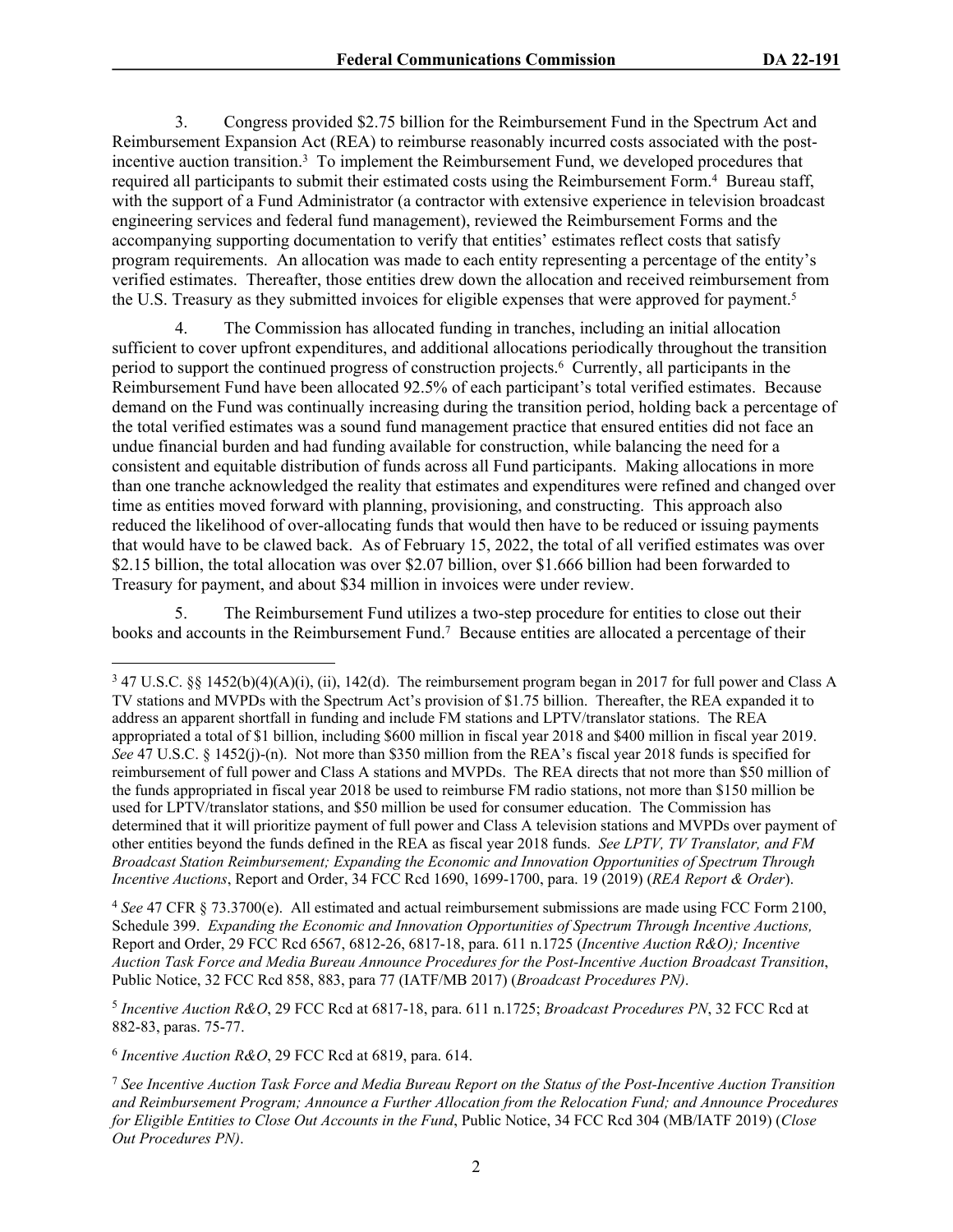verified estimates, the procedure consists of an interim and final close-out process. When an entity has submitted all of its invoices and supporting documentation, it must use the Reimbursement Form to notify the Bureau. The Fund Administrator then provides the entity with a financial reconciliation statement that details verified estimated amounts; allocated amounts; amounts requested for reimbursement; and amounts disbursed by the Commission. If an overpayment is identified, the entity is notified that it must return the excess amount to the Commission.<sup>8</sup> Once the financial reconciliation statement has been reviewed by the entity and any necessary changes made, it must file an executed version of the financial reconciliation statement with the Fund Administrator, after which we will issue an interim close-out letter. As of February 15, 2022, approximately 753 entities have initiated interim close-out procedures.

6. We have stated that after all or nearly all entities have entered the close-out process – or at an earlier time if we can reasonably extrapolate that the total available funding will be sufficient to meet the total cost of the program – we may make a final allocation to reimburse entities for the total amount of remaining incurred expenses.<sup>9</sup> At such time, each entity will enter the final close-out process and receive a final close-out letter. That final close-out letter will serve as the official notice of account close-out, include a summary of any financial changes that occurred during the interim closing period, and remind entities of their ongoing document retention requirements.<sup>10</sup> Pursuant to the REA, any unobligated amounts in the Fund as of July 3, 2023, will be rescinded from the Fund and deposited into the U.S. Treasury and dedicated for the sole purpose of deficit reduction.<sup>11</sup>

7. All entities in the program should initiate interim close-out procedures as soon as they complete their construction projects and have incurred and submitted invoices for all of their reimbursable costs. We set three invoice filing deadlines for specific categories of program participants, recognizing that repacked stations with phase assignments earlier in the transition period were more likely to have completed all construction and thus incurred all costs before other entities, and that MVPDs, FM stations, and LPTV/translator stations may incur expenses toward the end of the program.<sup>12</sup> This phased approach sequences the processing work to help prevent a deluge of filings at the program's end that could jeopardize full reimbursement and that lessens the resource burden on participants by spreading out the work.<sup>13</sup> The first invoice filing deadline was October 8, 2021, and applied to all repacked stations assigned to phases 1 through 5. The second and third filing deadlines are March 22, 2022, and September 6, 2022.

8. The Commission has determined "that audits, data validations, and site visits are essential tools in preventing waste, fraud, and abuse, and that use of these measures will maximize the amount of money available for reimbursement."<sup>14</sup> Further, the Commission specifically contemplated that "a thirdparty audit firm on behalf of the Commission, may conduct audits of entities receiving disbursements from the Reimbursement Fund, and these audits may occur both during and following the . . . Reimbursement Period."<sup>15</sup> The Commission directed that "[e]ntities receiving money from the

 $11$  47 U.S.C. § 1452(j)(1)(A)-(B).

<sup>15</sup> *Id.*

<sup>8</sup> *Incentive Auction R&O*, 29 FCC Rcd at 6815-16, para. 607; *Procedures for Submitting Financial Information Required for the Disbursement of Incentive Payments and Reimbursement Payments after the Incentive Auction Closes*, Public Notice, 32 FCC Rcd 2003, 2023-25, paras. 70-78 (2017) (*Financial Procedures PN*).

<sup>9</sup> *See Close Out Procedure PN.*

<sup>10</sup> *Incentive Auction R&O*, 29 FCC Rcd at 6825-26, para. 634 ("each entity must retain all relevant documents … for a period ending 10 years after the date it receives its final payment from the Reimbursement Fund.").

<sup>&</sup>lt;sup>12</sup> See Invoice Filing Deadlines for TV Broadcaster Relocation Fund, Public Notice, 35 FCC Rcd 11273 (MB/IATF 2020) (*Invoice Filing Deadline PN).*

<sup>13</sup> *Invoice Filing Deadline PN*, 35 FCC Rcd at 11276-78.

<sup>14</sup> *Incentive Auction R&O*, 29 FCC Rcd at 6826, para. 635.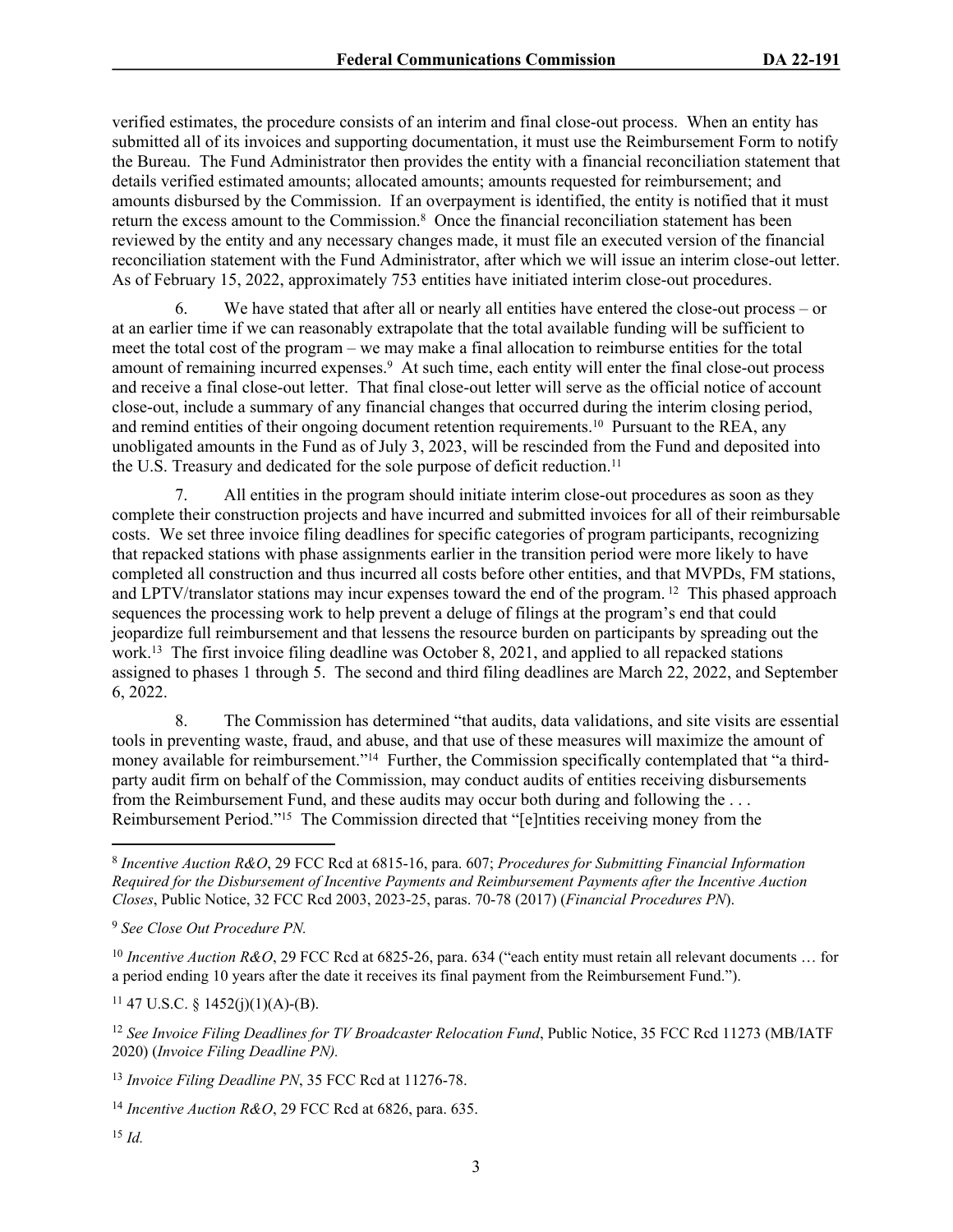Reimbursement Fund must make available all relevant documentation upon request from the Commission or its contractor."<sup>16</sup> We have utilized such techniques to oversee the Fund. For instance, the initial Reimbursement Form, among other things, required each entity to identify its pre-transition operational equipment.<sup>17</sup> In 2018, the Fund Administrator visited the facilities of a statistically valid sample of television stations that were participating in the Fund to validate the existence and functionality of baseline equipment reflected in their Reimbursement Forms.<sup>18</sup>

9. *Final Allocation.* As we have stated, when there is sufficient data from the Fund for us, in consultation with the Fund Administrator, to reasonably extrapolate that there are sufficient funds available to meet the total cost of the program, we then may make a final allocation to reimburse entities for the total amount of remaining incurred expenses.<sup>19</sup> As a result of our analysis of the data now available, we believe a final allocation is warranted to increase the allocation for each eligible participant from 92.5% to 100% of the entity's verified estimates. As of February 15, 2022, the verified estimates in the Reimbursement Fund totaled \$2.15 billion and the total allocation was \$2.07 billion. Thus, the final allocation we will now make amounts to approximately \$85 million.

10. Pursuant to the requirements of the first invoice filing deadline, 492 full power and Class A stations were required to submit all remaining invoices and initiate the interim close out process by October 8, 2022. Additional entities in the program, including other full power and Class A stations, LPTV/translator stations, FM stations, and MVPDs, have also finished their construction projects, submitted all invoices, and initiated the interim close-out process. In addition, information submitted by program participants that have not yet initiated the interim close-out process nevertheless provides a clearer picture of those entities' estimated and actual total expenses due to the significant progress they have made toward completion of their construction projects. Notably, while the total verified estimates in the Reimbursement Fund steadily increased throughout the program, the advent of the invoice filing deadlines and the initiation of interim close-outs for a significant number of participants has stabilized that figure. Thus, with the benefit of this more comprehensive and accurate information on total verified estimates, expected total payments, and the rate and amount of payments disbursed, we, with the support of the Fund Administrator, have concluded that there are sufficient funds available to support making a final allocation at this time.

11. Once we make the final allocation, entities may view their individual allocations in the CORES Incentive Auction Financial Module pursuant to the procedures outlined in the *Financial Procedures Public Notice*. Authorized Agent(s) will be able to view the exact amount allocated to each entity via in the Auction Payments component of the CORES Incentive Auction Financial Module.<sup>20</sup>

12. This final allocation will permit entities to be fully reimbursed for approved expenses. This will streamline the final close-out procedures. Entities that have already completed the interim close-out process may now enter the final close-out phase. Entities that initiate the close-out process after we make the final allocation will proceed through a streamlined, single-step close-out process, resulting in a resource savings for both the entities and the Commission.

<sup>16</sup> *Id.*

<sup>17</sup> *Incentive Auction R&O*, 29 FCC Rcd at 6817-18, para. 611 n.1725; *Broadcast Procedures PN*, 32 FCC Rcd at 883, para 77.

<sup>18</sup> *Incentive Auction Task Force and Media Bureau Announce Site Visit Validation of TV Station Baseline Equipment As Part of Post-Incentive Auction Reimbursement Program,* Public Notice, 33 FCC Rcd 1135 (IATF/MB 2018) (*Baseline Site Visit PN*).

<sup>19</sup> *See Close Out Procedures PN.*

<sup>20</sup> *See Financial Procedures PN*, 32 FCC Rcd at 2029, para. 96. Adjustments to the allocation amounts for specific entities may be made as a result of the filing of additional information or a true up through the end of the program.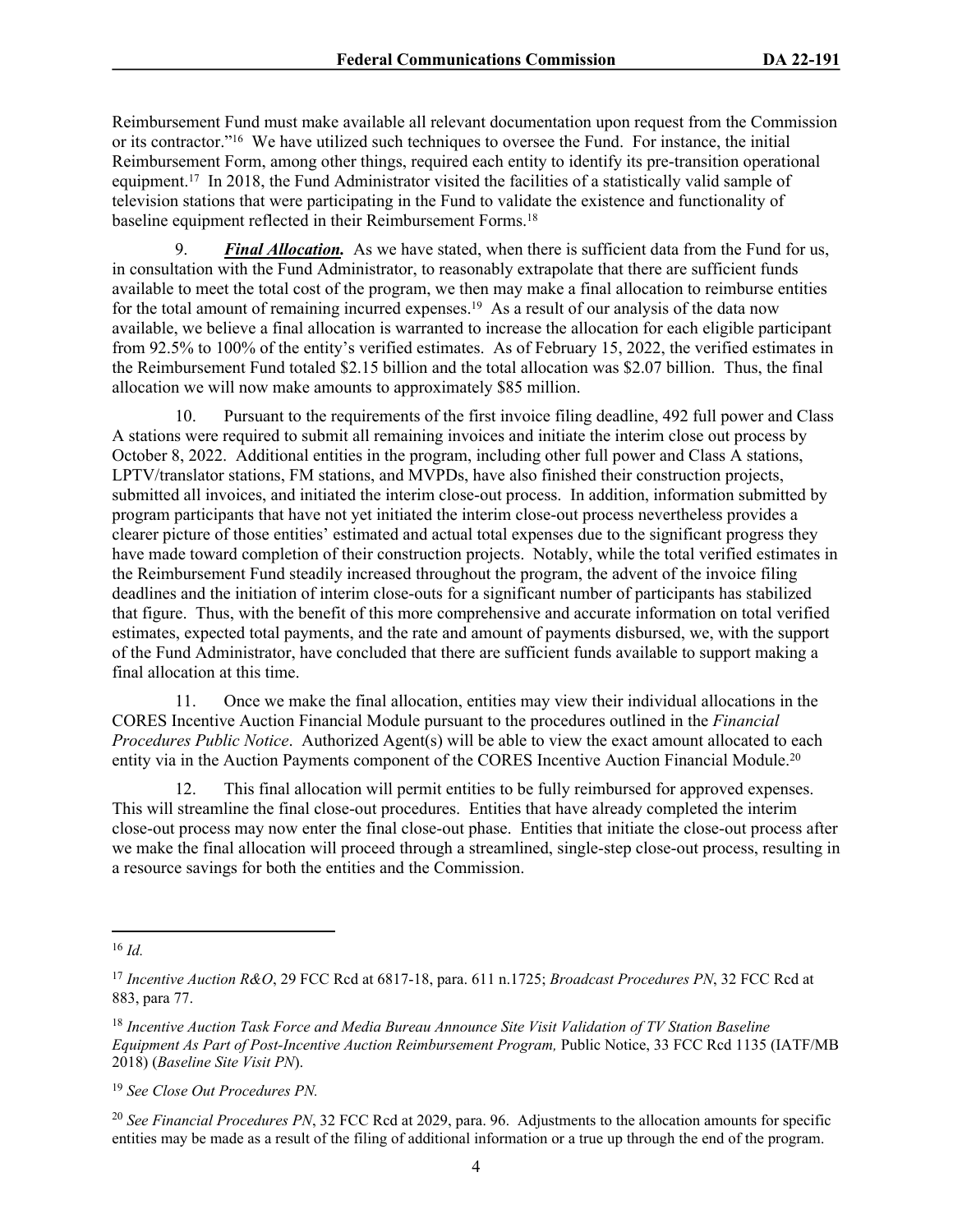13. *Post-Implementation Site Visit Program***.** The Commission has long stated its intent to conduct site visits to confirm the existence and proper use of equipment paid for from the Reimbursement Fund.<sup>21</sup> Such review procedures are deemed essential in preventing fraud, waste, and abuse, and thereby maximize the amount of money available for reimbursement.<sup>22</sup> Therefore, we will begin making postimplementation site visits to facilities of certain Reimbursement Fund participants to validate the existence and operational status of post-transition equipment for which the entity received reimbursement, and to ensure that such equipment is being used by the fund participant for its intended purpose.

14. Not every Fund participant will be visited. Instead, we will randomly select a statistically valid sample of Fund participants located in the contiguous United States.<sup>23</sup> In addition, other Fund participants may be selected for site visits based on specific facts or circumstances.

15. A third-party contractor will conduct the site visits.<sup>24</sup> We anticipate that each site visit will consist of one or two contractor staff who will spend one or two days on site to physically inspect the facility and equipment. While on site, the contractor staff also will verify the existence and functionality of equipment listed in the entity's Reimbursement Form. The contractor will report its findings to us for review<sup>25</sup>

16. We will notify entities selected for site visits and the contractor will provide them the opportunity to participate in a pre-visit teleconference to coordinate timing and other details of the visit. Letters will be sent by both overnight mail and email to the entity's reimbursement point of contact and counsel of record. Pre-visit teleconferences will be set at mutually convenient times thereafter. Site visits are expected to begin in March 2022 and continue throughout 2022.

17. *Invoice Filing Deadlines.* All full power and Class A TV stations assigned transition completion dates in phases 6-10 of the Transition Scheduling Plan<sup>26</sup> must submit all remaining invoices for reimbursement from the Fund using the Reimbursement Form no later than **March 22, 2022**. 27

<sup>24</sup> The structure and procedure of this post-implementation site visit program are similar to the baseline site visit program conducted as part of the Reimbursement Program in 2018. *See Baseline Site Visit PN.*

<sup>25</sup> The site visits will be conducted under Consulting Standards of the American Institute of Certified Public Accountants.

<sup>21</sup> *See e.g. Incentive Auction R&O, 2*9 FCC Rcd at 6826-7, para. 636*,* (stating "[t]he Bureau or an authorized contractor also may conduct site visits to confirm that equipment paid for from the Reimbursement Fund has been deployed"), at 6832-3, para. 652 (stating "we will use site visits to validate that entities that received reimbursement for purchasing new equipment actually have deployed that new equipment").

<sup>22</sup> *Incentive Auction R&O*, 29 FCC Rcd at 6826, para. 635.

<sup>&</sup>lt;sup>23</sup> Consistent with ordinary practices for sample selection, we will select replacement entities if necessitated by specific circumstances.

<sup>26</sup> *See Incentive Auction Task Force and Media Bureau Adopt Post-Incentive Auction Transition Scheduling Plan*, Public Notice, 32 FCC Rcd 890 (IATF/MB 2017) (*Transition Scheduling Plan PN).* A station that was granted permission to change phases is assigned to the deadline associated with its revised phase completion date. This group also includes a small number of stations that were moved from the first invoice filing deadline, October 8, 2021, to the March 22, 2022 deadline due to circumstances beyond their control. All 462 repacked stations in this group transitioned to their post-auction channels by the end of September 2020.

<sup>27</sup> *See Invoice Filing Deadline PN; Invoice Filing Deadlines for TV Broadcaster Relocation Fund Reimbursement Begin on October 8 2021*, Public Notice, DA 21-404, 2021 WL 1328925 (MB/IATF Apr. 8, 2021) (*Six Month Reminder of 1st Invoice Filing Deadline PN)*; *TV Broadcaster Relocation Fund Filing Deadline Approaches in Sixty Days*, Public Notice, DA 21-970, 2021 WL 3501416 (MB/IATF rel. Aug. 9, 2021); (*Sixty Day Reminder of 1st Invoice Filing Deadline PN*); *TV Broadcaster Relocation Fund Filing Deadline Approaches in Thirty Days*, Public Notice, DA-21-1117 (MB/IATF Sep. 28, 2021) (*Thirty Day Reminder of 1st Invoice Filing Deadline PN*); *TV Broadcaster Relocation Fund Invoice Filing Deadline Approaches in Sixty Days,* Public Notice, DA 22-72 (MB/IATF Jan. 22, 2022) (*Sixty Day Reminder of 2nd Invoice Filing Deadline PN).*